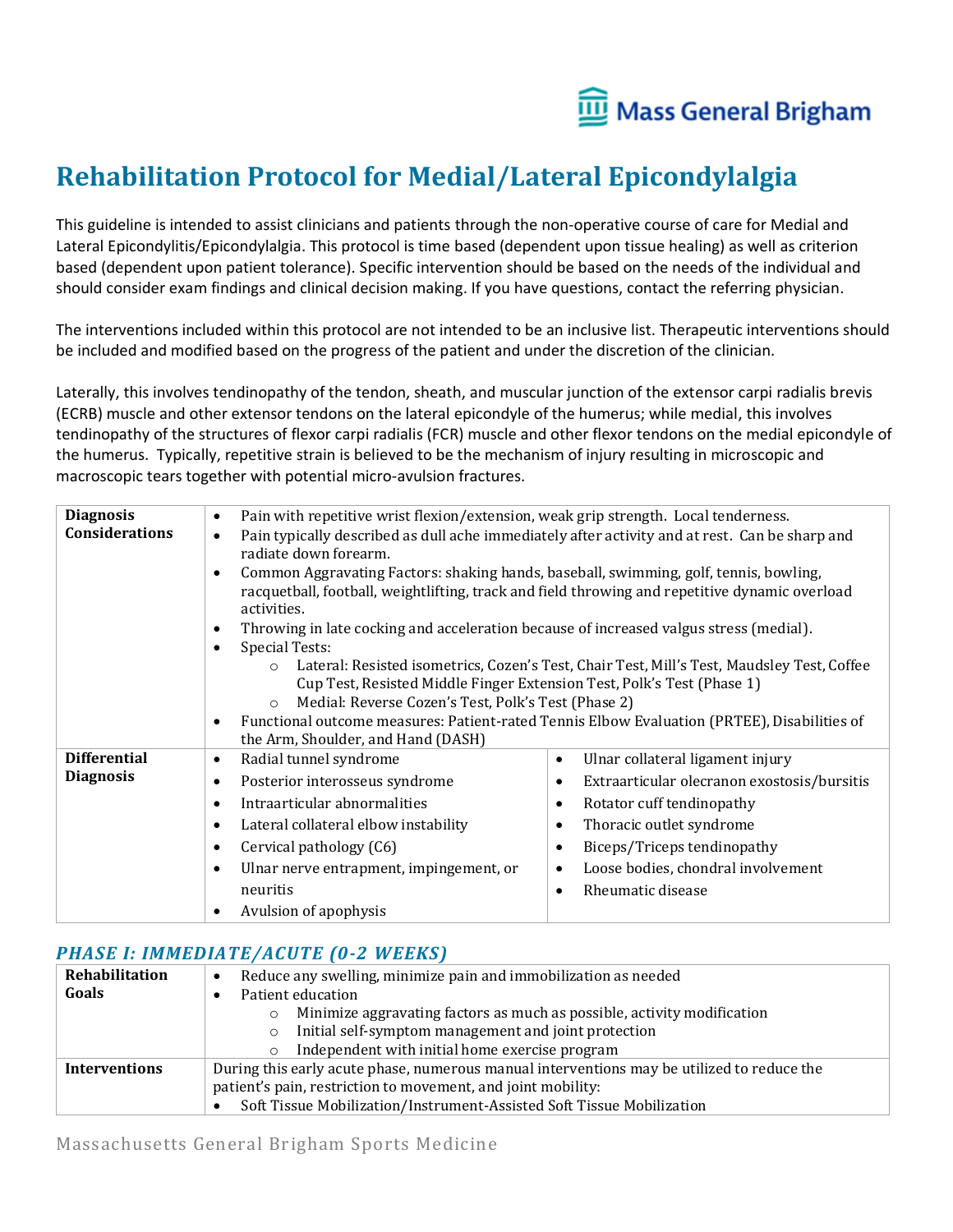|                 | Splinting/Taping<br>$\bullet$                                    |  |
|-----------------|------------------------------------------------------------------|--|
|                 | Ischemic compression/Bloodflow Restrictive Training<br>$\bullet$ |  |
|                 | Dry Needling<br>$\bullet$                                        |  |
|                 | Nerve mobilization<br>$\bullet$                                  |  |
|                 | Joint mobilization/manipulation<br>$\bullet$                     |  |
|                 | Strengthening<br>$\bullet$                                       |  |
|                 | Stretching<br>$\bullet$                                          |  |
|                 | Modalities<br>$\bullet$                                          |  |
| Criteria to     | Tolerance to full AROM without pain (unloaded)<br>$\bullet$      |  |
| <b>Progress</b> | Independent with initial home exercise program<br>$\bullet$      |  |
|                 |                                                                  |  |
|                 |                                                                  |  |

## *PHASE II: INTERMEDIATE/SUB-ACUTE (2-4 WEEKS)*

| Rehabilitation        | Progressive stretching<br>$\bullet$                                                           |  |
|-----------------------|-----------------------------------------------------------------------------------------------|--|
| Goals                 | Progressive loading/strengthening of supporting structures<br>٠                               |  |
|                       | Maintain full ROM<br>$\epsilon$                                                               |  |
|                       | Independent with progressed home exercise program, all daily activities with appropriate<br>٠ |  |
|                       | activity modification                                                                         |  |
|                       | <b>Patient Education</b><br>C                                                                 |  |
|                       | Pathomechanics                                                                                |  |
|                       | Ergonomics/posture<br>$\circ$                                                                 |  |
|                       | Activity modification<br>$\circ$                                                              |  |
|                       | Lifting mechanics<br>$\circ$                                                                  |  |
| <b>Additional</b>     | Strengthening: Minimal loading                                                                |  |
| <b>Interventions</b>  | Wrist flexor/extensor isometrics                                                              |  |
| <i>*Continue with</i> | Neuromuscular re-education of proximal scapular stabilizing musculature<br>$\bullet$          |  |
| Phase I               | Serratus anterior, middle/lower trapezius isometrics                                          |  |
| <i>interventions</i>  |                                                                                               |  |
|                       | <b>Stretching</b>                                                                             |  |
|                       | Wrist flexors (elbow flexed to 90 degrees)<br>$\bullet$                                       |  |
|                       | Wrist extensors (elbow flexed to 90 degrees)<br>٠                                             |  |
| Criteria to           | Maintenance of full ROM<br>٠                                                                  |  |
| <b>Progress</b>       | Full tolerance to stretching at 90 degrees of elbow flexion<br>$\bullet$                      |  |
|                       | Tolerance to light/unloaded daily activities without increase in pain<br>$\bullet$            |  |
|                       | 70% strength of contralateral side<br>$\bullet$                                               |  |

## *PHASE III: LATE/CHRONIC (4-6+ WEEKS)*

| Rehabilitation        | Maintain full ROM<br>$\bullet$                                                                               |  |
|-----------------------|--------------------------------------------------------------------------------------------------------------|--|
| Goals                 | Promote proper movement patterns<br>$\bullet$                                                                |  |
|                       | Avoid post-exercise pain/swelling<br>$\bullet$                                                               |  |
| <b>Additional</b>     | Strengthening                                                                                                |  |
| <b>Interventions</b>  | Eccentrics/Concentrics (while both motions are beneficial, some patients may tolerate eccentric<br>$\bullet$ |  |
| <i>*Continue with</i> | loading prior to concentric loading)                                                                         |  |
| Phase I-II            | Wrist flexion/extension                                                                                      |  |
| <i>Interventions</i>  | Forearm pronation/supination                                                                                 |  |
|                       | <b>Mobilization with movement</b>                                                                            |  |
|                       | Progression of neuromuscular re-education of proximal scapular stabilizing musculature<br>$\bullet$          |  |
|                       | Resisted serratus anterior, lower/middle trapezius strengthening                                             |  |
|                       |                                                                                                              |  |
|                       | <b>Stretching</b>                                                                                            |  |
|                       | Wrist flexors (elbow straight/extended)<br>$\bullet$                                                         |  |
|                       | Wrist extensors (elbow straight/extended)<br>$\bullet$                                                       |  |
|                       |                                                                                                              |  |
|                       | Correction of movement abnormalities with functional tasks                                                   |  |
|                       |                                                                                                              |  |

Massachusetts General Brigham Sports Medicine 2